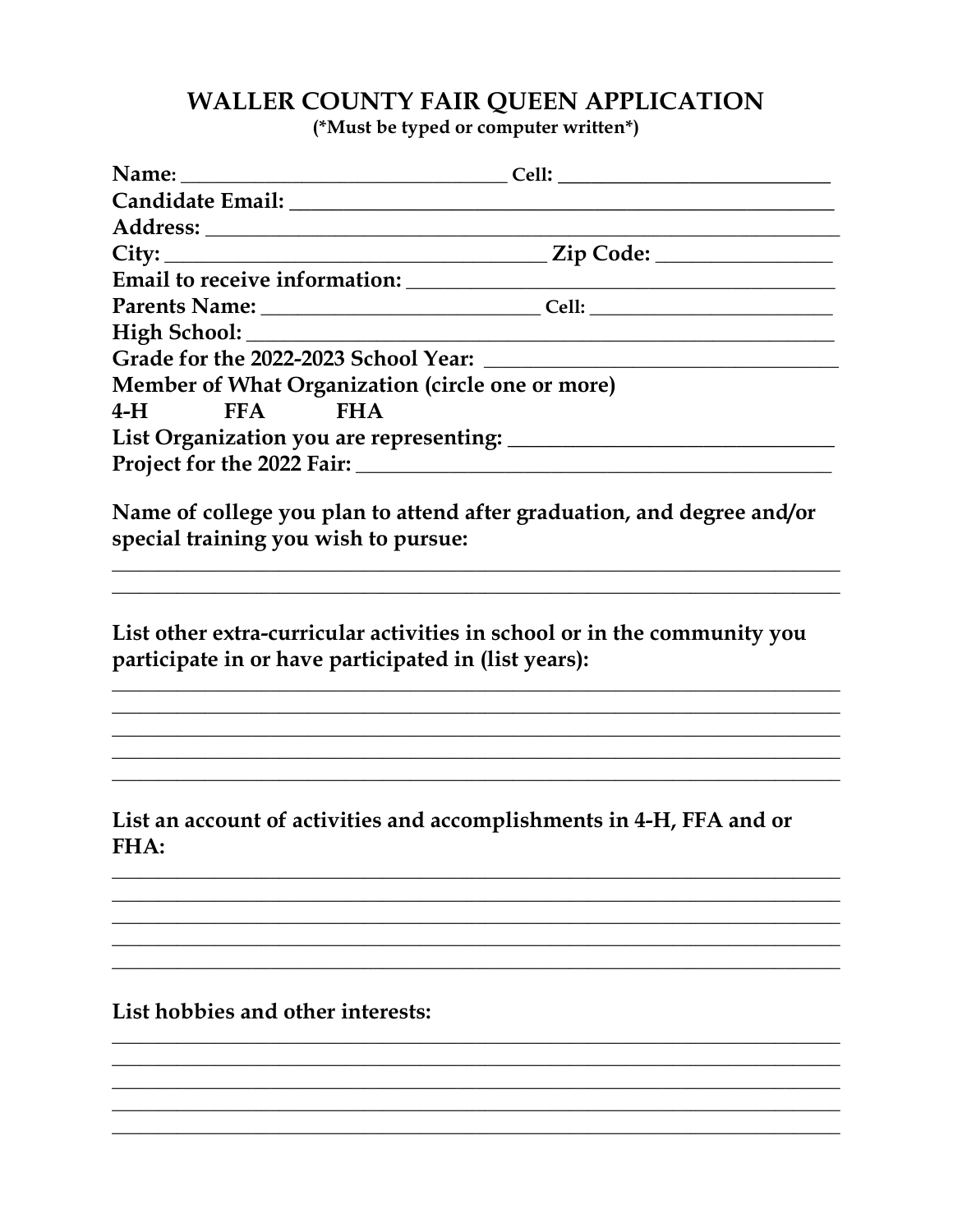List 3 interesting facts about yourself (fun fact, something you love to do, aspirations, etc.:

Write a paragraph on the following: What have your activities in 4-H, FFA, or FHA meant to you? If you are a member of more than one club, be sure to include feelings concerning all of them. Additional paper may be used.